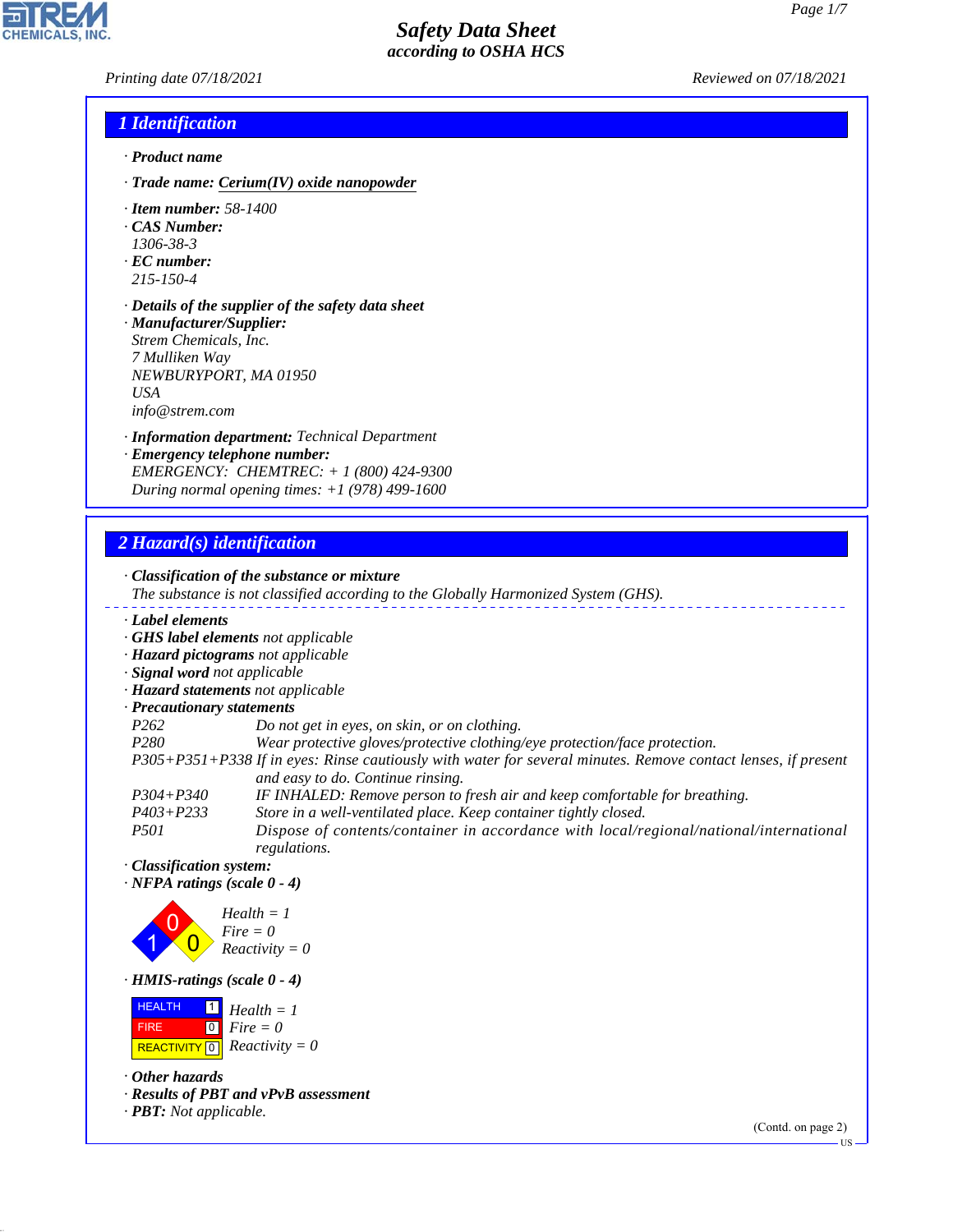*Printing date 07/18/2021 Reviewed on 07/18/2021*

*Trade name: Cerium(IV) oxide nanopowder*

*· vPvB: Not applicable.*

(Contd. of page 1)

### *3 Composition/information on ingredients*

- *· Chemical characterization: Substances*
- *· CAS No. Description*
- *1306-38-3 cerium dioxide*
- *· Identification number(s)*
- *· EC number: 215-150-4*

### *4 First-aid measures*

- *· Description of first aid measures*
- *· General information: No special measures required.*
- *· After inhalation: Supply fresh air; consult doctor in case of complaints.*
- *· After skin contact: Immediately rinse with water.*
- *· After eye contact: Rinse opened eye for several minutes under running water. Then consult a doctor.*
- *· After swallowing: If symptoms persist consult doctor.*
- *· Information for doctor:*
- *· Most important symptoms and effects, both acute and delayed No further relevant information available.*
- *· Indication of any immediate medical attention and special treatment needed*
- *No further relevant information available.*

### *5 Fire-fighting measures*

- *· Extinguishing media*
- *· Suitable extinguishing agents: Use fire fighting measures that suit the environment.*
- *· Special hazards arising from the substance or mixture No further relevant information available.*
- *· Advice for firefighters*
- *· Protective equipment: No special measures required.*

### *6 Accidental release measures*

- *· Personal precautions, protective equipment and emergency procedures Not required.*
- *· Environmental precautions: No special measures required.*
- *· Methods and material for containment and cleaning up:*
- *Dispose contaminated material as waste according to item 13.*
- *· Reference to other sections*
- *See Section 7 for information on safe handling.*
- *See Section 8 for information on personal protection equipment.*
- *See Section 13 for disposal information.*
- *· Protective Action Criteria for Chemicals*

*· PAC-1:*

*3 mg/m3*

*· PAC-2:*

44.1.1

*33 mg/m3*

(Contd. on page 3)

US

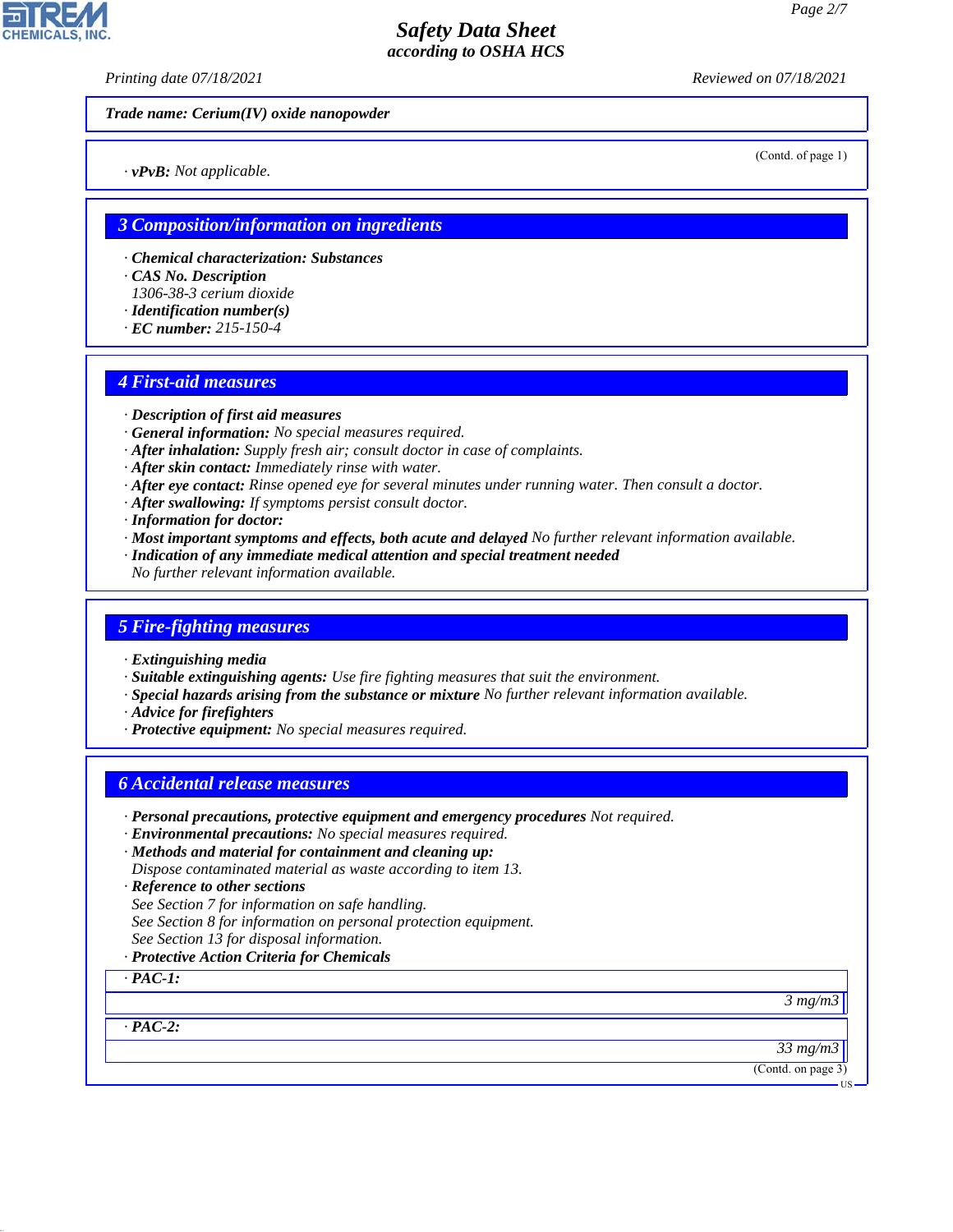*Printing date 07/18/2021 Reviewed on 07/18/2021*

*Trade name: Cerium(IV) oxide nanopowder*

(Contd. of page 2)

*200 mg/m3*

### *7 Handling and storage*

*· Handling:*

*· PAC-3:*

**CHEMICALS,** 

- *· Precautions for safe handling No special measures required.*
- *· Information about protection against explosions and fires: No special measures required.*
- *· Conditions for safe storage, including any incompatibilities*
- *· Storage:*
- *· Requirements to be met by storerooms and receptacles: No special requirements.*
- *· Information about storage in one common storage facility: Not required.*
- *· Further information about storage conditions: None.*
- *· Specific end use(s) No further relevant information available.*

### *8 Exposure controls/personal protection*

- *· Additional information about design of technical systems: No further data; see item 7.*
- *· Control parameters*
- *· Components with limit values that require monitoring at the workplace: Not required.*
- *· Additional information: The lists that were valid during the creation were used as basis.*
- *· Exposure controls*
- *· Personal protective equipment:*
- *· General protective and hygienic measures:*
- *The usual precautionary measures for handling chemicals should be followed.*
- *· Breathing equipment: Not required.*
- *· Protection of hands:*



44.1.1

\_S*Protective gloves*

*The glove material has to be impermeable and resistant to the product/ the substance/ the preparation. Due to missing tests no recommendation to the glove material can be given for the product/ the preparation/ the chemical mixture.*

*Selection of the glove material on consideration of the penetration times, rates of diffusion and the degradation · Material of gloves*

*The selection of the suitable gloves does not only depend on the material, but also on further marks of quality and varies from manufacturer to manufacturer.*

#### *· Penetration time of glove material*

*The exact break through time has to be found out by the manufacturer of the protective gloves and has to be observed.*

*· Eye protection: Safety glasses*

(Contd. on page 4)

US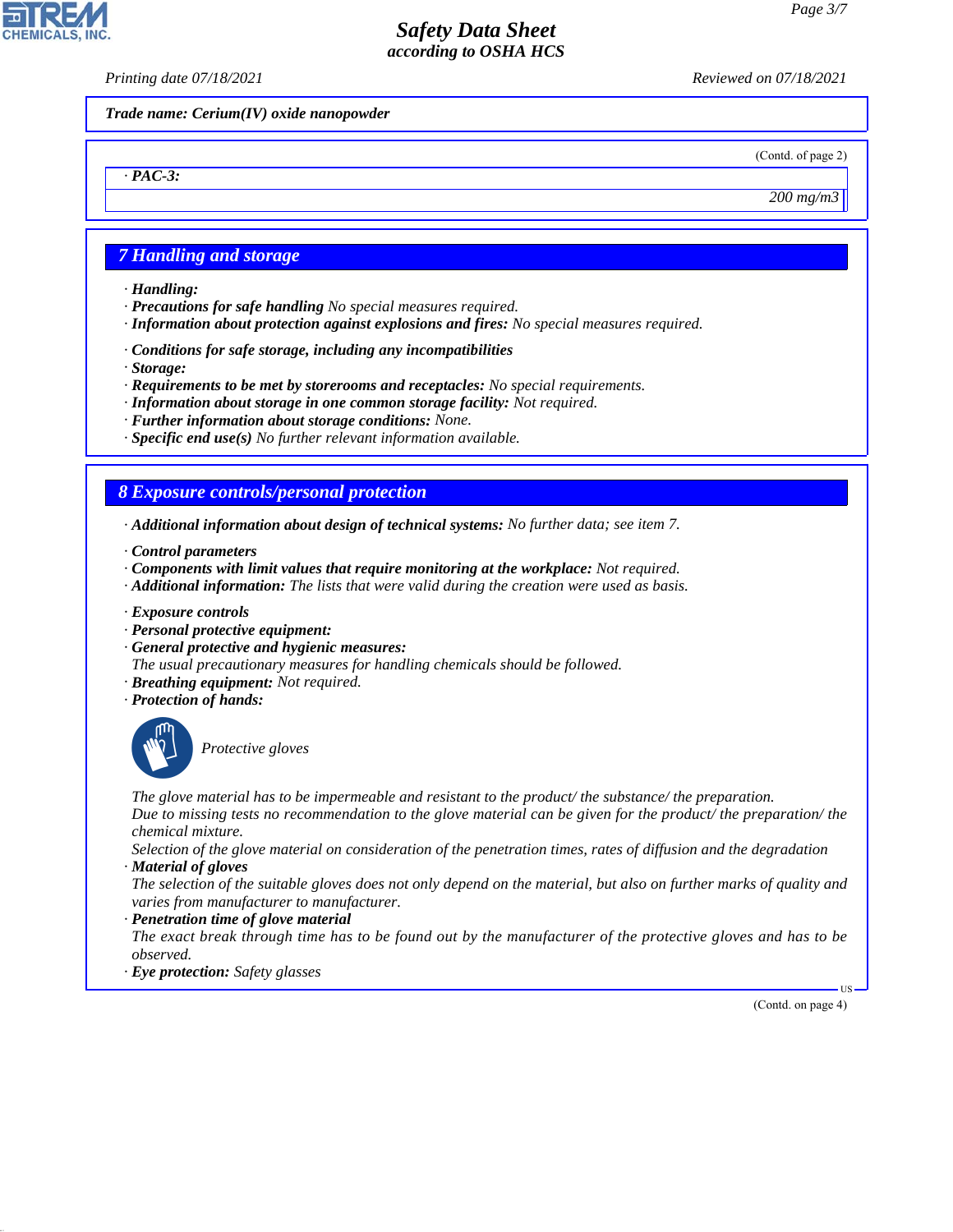CHEMICALS, INC.

*Printing date 07/18/2021 Reviewed on 07/18/2021*

*Trade name: Cerium(IV) oxide nanopowder*

(Contd. of page 3)

| 9 Physical and chemical properties                                               |                                               |  |
|----------------------------------------------------------------------------------|-----------------------------------------------|--|
| · Information on basic physical and chemical properties<br>· General Information |                                               |  |
| $\cdot$ Appearance:<br>Form:                                                     | Powder                                        |  |
| Color:                                                                           | Yellow                                        |  |
| $\cdot$ Odor:                                                                    | <b>Odorless</b>                               |  |
| · Odor threshold:                                                                | Not determined.                               |  |
| $\cdot$ pH-value:                                                                | Not applicable.                               |  |
|                                                                                  |                                               |  |
| Change in condition<br><b>Melting point/Melting range:</b>                       | ~2.6 °C (~37 °F)                              |  |
| <b>Boiling point/Boiling range:</b>                                              | Undetermined.                                 |  |
| · Flash point:                                                                   | Not applicable.                               |  |
|                                                                                  |                                               |  |
| · Flammability (solid, gaseous):                                                 | Product is not flammable                      |  |
| · Ignition temperature:                                                          |                                               |  |
| Decomposition temperature:                                                       | Not determined.                               |  |
| $\cdot$ Auto igniting:                                                           | Not determined.                               |  |
| · Danger of explosion:                                                           | Product does not present an explosion hazard. |  |
| $\cdot$ Explosion limits:                                                        |                                               |  |
| Lower:                                                                           | Not determined.                               |  |
| <b>Upper:</b>                                                                    | Not determined.                               |  |
| · Vapor pressure:                                                                | Not applicable.                               |  |
| $\cdot$ Density at 20 $\cdot$ C (68 $\cdot$ F):                                  | $1.23$ g/cm <sup>3</sup> (10.26435 lbs/gal)   |  |
| $\cdot$ Bulk density at 20 $\textdegree$ C (68 $\textdegree$ F):                 | $1.280 \ kg/m^3$                              |  |
| · Relative density                                                               | Not determined.                               |  |
| · Vapor density                                                                  | Not applicable.                               |  |
| · Evaporation rate                                                               | Not applicable.                               |  |
| · Solubility in / Miscibility with                                               |                                               |  |
| Water:                                                                           | Insoluble.                                    |  |
| · Partition coefficient (n-octanol/water): Not determined.                       |                                               |  |
| · Viscosity:                                                                     |                                               |  |
| Dynamic:                                                                         | Not applicable.                               |  |
| Kinematic:                                                                       | Not applicable.                               |  |
| · Solvent content:                                                               |                                               |  |
| <b>Organic solvents:</b>                                                         | $0.0\%$                                       |  |
| <b>VOC</b> content:                                                              | 0.0 g/l / 0.00 lb/gl                          |  |
| <b>Solids content:</b>                                                           | 100.0%                                        |  |
| $·$ Other information                                                            | No further relevant information available.    |  |

# *10 Stability and reactivity*

44.1.1

*· Reactivity No further relevant information available.*

(Contd. on page 5)

US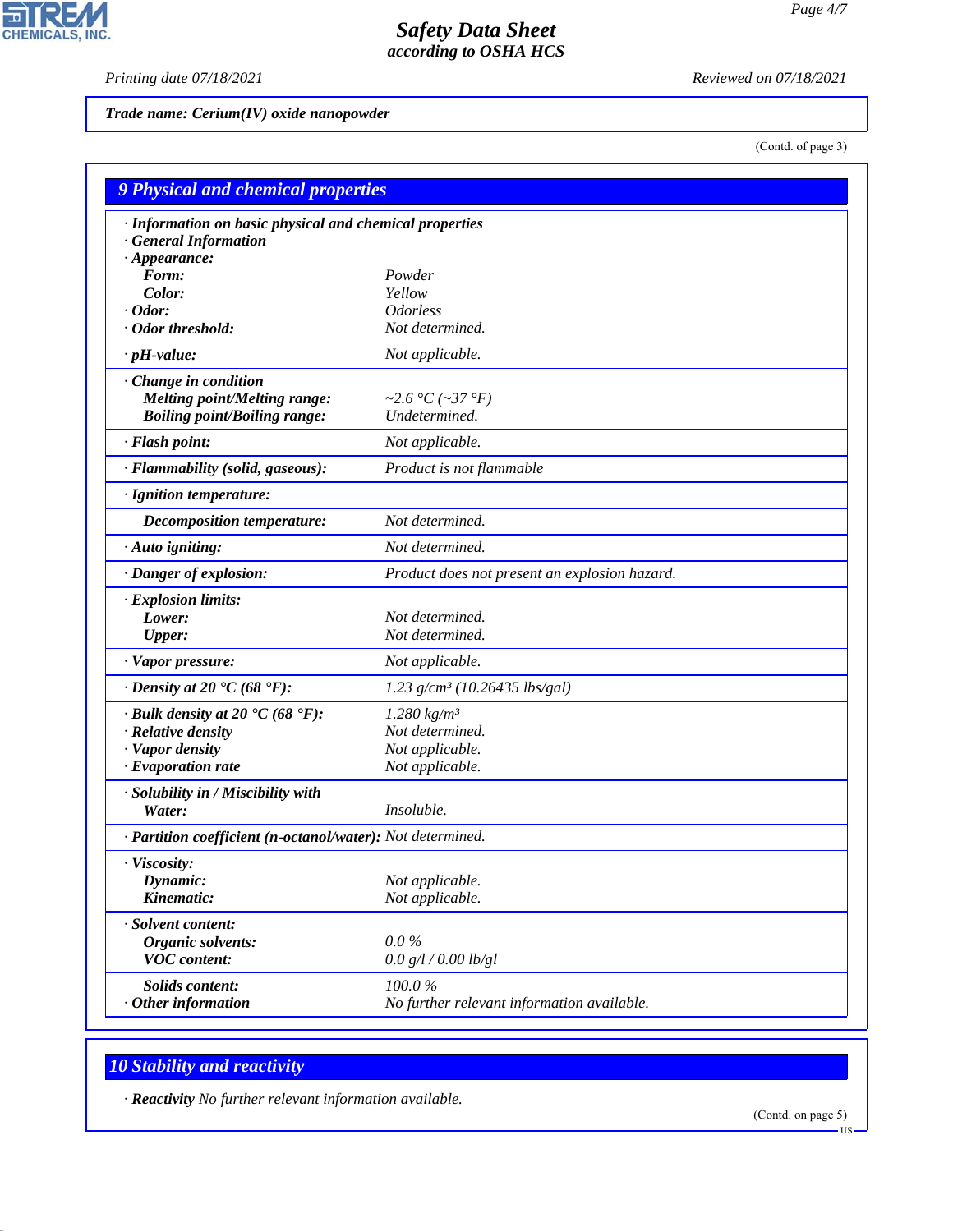*Printing date 07/18/2021 Reviewed on 07/18/2021*

*Trade name: Cerium(IV) oxide nanopowder*

- *· Chemical stability*
- *· Thermal decomposition / conditions to be avoided: No decomposition if used according to specifications.*
- *· Possibility of hazardous reactions No dangerous reactions known.*
- *· Conditions to avoid No further relevant information available.*
- *· Incompatible materials: No further relevant information available.*
- *· Hazardous decomposition products: No dangerous decomposition products known.*

## *11 Toxicological information*

- *· Information on toxicological effects*
- *· Acute toxicity:*
- *· Primary irritant effect:*
- *· on the skin: No irritant effect.*
- *· on the eye: No irritating effect.*
- *· Sensitization: No sensitizing effects known.*
- *· Additional toxicological information:*

*When used and handled according to specifications, the product does not have any harmful effects according to our experience and the information provided to us.*

*The substance is not subject to classification.*

#### *· Carcinogenic categories*

*· IARC (International Agency for Research on Cancer)*

*Substance is not listed.*

### *· NTP (National Toxicology Program)*

*Substance is not listed.*

*· OSHA-Ca (Occupational Safety & Health Administration)*

*Substance is not listed.*

# *12 Ecological information*

- *· Aquatic toxicity: No further relevant information available.*
- *· Persistence and degradability No further relevant information available.*
- *· Behavior in environmental systems:*
- *· Bioaccumulative potential No further relevant information available.*
- *· Mobility in soil No further relevant information available.*
- *· Additional ecological information:*
- *· General notes: Not known to be hazardous to water.*
- *· Results of PBT and vPvB assessment*
- *· PBT: Not applicable.*
- *· vPvB: Not applicable.*
- *· Other adverse effects No further relevant information available.*

### *13 Disposal considerations*

*· Waste treatment methods*

44.1.1

*· Recommendation: Disposal must be made according to official regulations.*

(Contd. on page 6)



(Contd. of page 4)

*<sup>·</sup> Toxicity*

US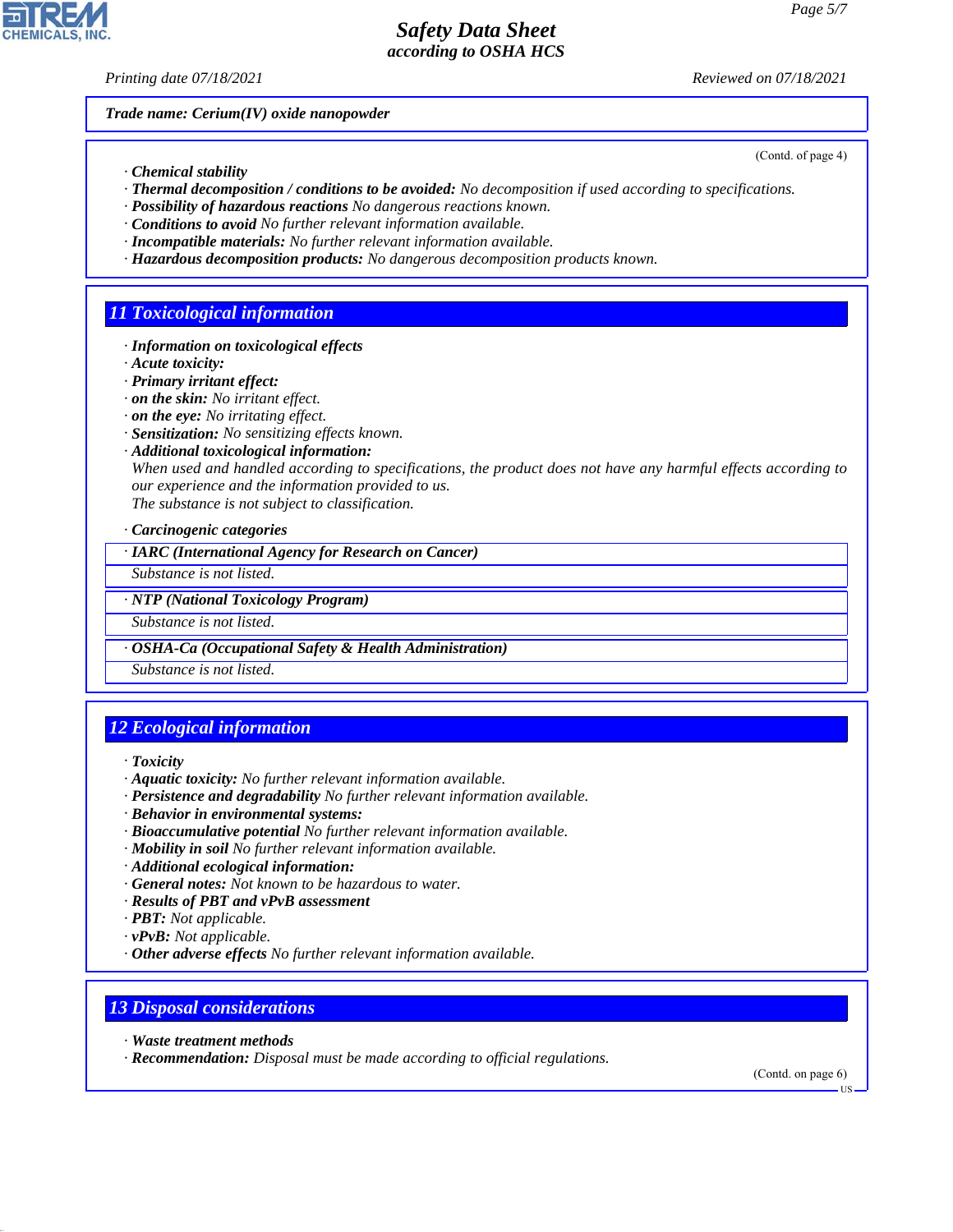p.

**CHEMICALS, INC.** 

*Printing date 07/18/2021 Reviewed on 07/18/2021*

(Contd. of page 5)

*Trade name: Cerium(IV) oxide nanopowder*

*· Uncleaned packagings:*

*· Recommendation: Disposal must be made according to official regulations.*

| <b>14 Transport information</b>                                                     |                 |
|-------------------------------------------------------------------------------------|-----------------|
| $\cdot$ <i>UN-Number</i><br>· DOT, ADN, IMDG, IATA                                  | not regulated   |
| · UN proper shipping name<br>· DOT, ADN, IMDG, IATA                                 | not regulated   |
| $\cdot$ Transport hazard class(es)                                                  |                 |
| · DOT, ADN, IMDG, IATA<br>· Class                                                   | not regulated   |
| · Packing group<br>· DOT, IMDG, IATA                                                | not regulated   |
| · Environmental hazards:<br>$\cdot$ Marine pollutant:                               | No              |
| Special precautions for user                                                        | Not applicable. |
| · Transport in bulk according to Annex II of<br><b>MARPOL73/78 and the IBC Code</b> | Not applicable. |
| · UN "Model Regulation":                                                            | not regulated   |

# *15 Regulatory information*

*· Safety, health and environmental regulations/legislation specific for the substance or mixture · Sara*

*· Section 355 (extremely hazardous substances):*

*Substance is not listed.*

*· Section 313 (Specific toxic chemical listings):*

*Substance is not listed.*

*· TSCA (Toxic Substances Control Act):*

*Substance is listed.*

*· Proposition 65*

*· Chemicals known to cause cancer:*

*Substance is not listed.*

*· Chemicals known to cause reproductive toxicity for females:*

*Substance is not listed.*

*· Chemicals known to cause reproductive toxicity for males:*

*Substance is not listed.*

*· Chemicals known to cause developmental toxicity:*

*Substance is not listed.*

44.1.1

(Contd. on page 7)

US